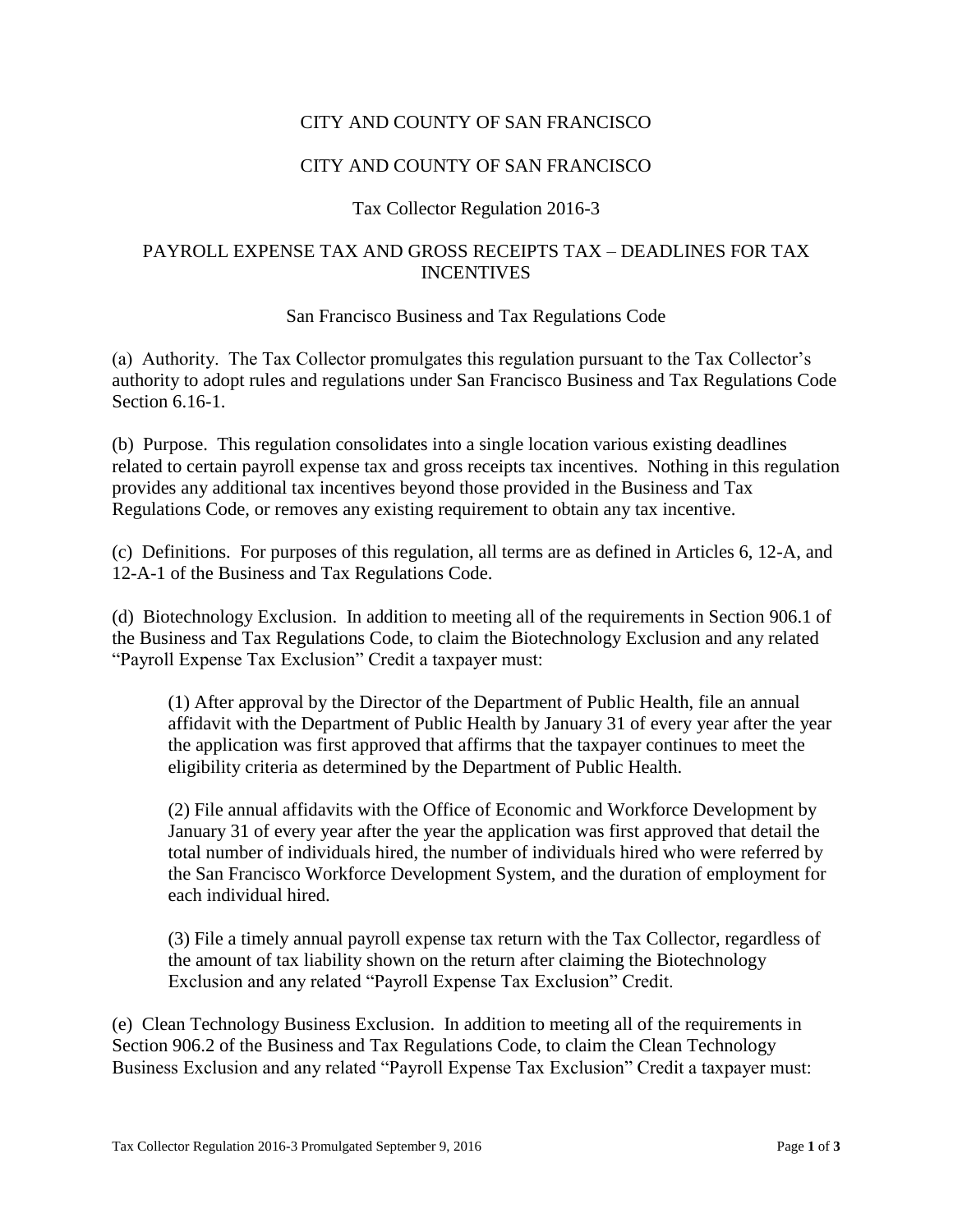(1) Complete and submit for review and evaluation an initial application to the Director of the Department of the Environment by December 31 of the first year that the taxpayer is claiming the exclusion or any related "Payroll Expense Tax Exclusion" Credit.

(2) After approval by the Director of the Department of the Environment, file an annual affidavit with the Department of the Environment by January 31 of every year after the year the application was first approved that affirms that the taxpayer continues to meet the eligibility criteria established by the Department of the Environment.

(3) For clean technology businesses in business sectors eligible for Green Business recognition from the City under Chapter 15 of the Environment Code and implementing regulations, qualify as a Green Business, and complete and submit all required applications for Green Business recognition at least ninety days prior to the close of the tax year for which the taxpayer is claiming the exclusion or any related "Payroll Expense Tax Exclusion" Credit.

(4) File a timely annual payroll expense tax return with the Tax Collector, regardless of the amount of tax liability shown on the return after claiming the Clean Technology Business Exclusion and any related "Payroll Expense Tax Exclusion" Credit.

(f) Central Market Street and Tenderloin Area Payroll Expense Tax Exclusion. In addition to meeting all of the requirements in Section 906.3 of the Business and Tax Regulations Code, to claim the Central Market Street and Tenderloin Area Payroll Expense Tax Exclusion and any related Central Market Street Limit a taxpayer must:

(1) Complete and submit for review and evaluation an initial application and a First Source hiring form to the Office of Economic and Workforce Development by the deadline provided in the instructions issued by the Office of Economic and Workforce Development.

(2) File an annual affidavit with the Office of Economic and Workforce Development and the Tax Collector by December 31 of each year subsequent to the Office of Economic and Workforce Development's initial approval of the application. The affidavit must affirm that the taxpayer continues to meet the eligibility criteria as determined by the Office of Economic and Workforce Development. The affidavit must also detail the total number of individuals hired during the year, the number of individuals who were referred by the San Francisco Workforce Development System during the year, and the duration of employment for each individual hired during the year.

(3) File an annual First Source hiring form with the Office of Economic and Workforce Development by December 31 of each year subsequent to the Office of Economic and Workforce Development's initial approval of the application.

(4) File a declaration in support of the Central Market Street and Tenderloin Area Payroll Expense Tax Exclusion with the Tax Collector by the later of: (i) February 1 of